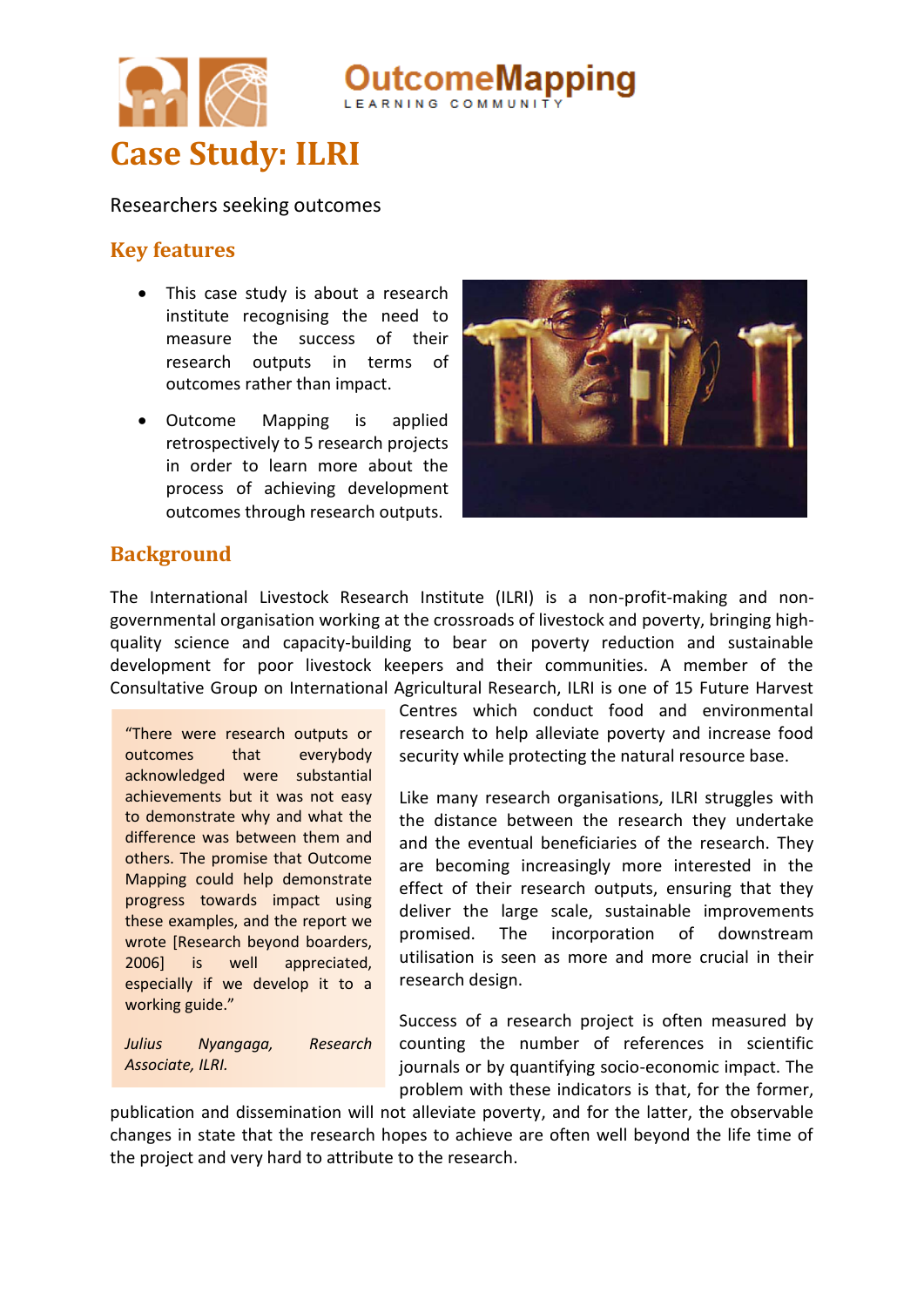

utcomeMapping

In preparation for an external review, ILRI wanted to identify successful research projects and present them as a collection of case studies. They recognised that they needed an approach which focussed on outcomes rather than impacts; changes in behaviour rather than changes in state. They also wanted an approach which told them something about the process by which research results are produced and applied. This led them to Outcome Mapping.

# **Introducing and applying Outcome Mapping**

Five research projects were identified for the case study collection, each chosen for their struggle to innovate through research. In each case Outcome Mapping was applied as a retrospective analysis tool, to help look at how outputs are generated and translated into outcomes and for tracking the kinds of results achieved in ILRI initiatives.

The Innovation Research Theme and later the Innovation Works (IW) unit of the institute was responsible for testing the Outcome Mapping methodology and for using it to write the case study report, that has now progressed into a paper (Research that matters, J. Nyangaga et al., 2009). The researchers from each of the five projects were invited to mini-workshops to introduce the concepts of Outcome Mapping. Each team then consulted with the Innovations team to construct the retrospective intentional design stage of OM.

*"The vision and Mission of the research intention were described, key boundary partners were listed and outcome challenges for each were defined. Progress markers were listed for each partner, clearly couched in* 

### **Farmer Field Schools**

One of the five cases was a project about a new extension approach focussing on capacity building. The following are a few samples from the intentional design developed during the workshops:

### *Extract from Vision*:

"The Livestock Farmer Field School (LFFS) approach creates a sustainable relationship between all livestock stakeholders and a multidirectional relation exists between users and producers of research outputs."

#### *Sample Progress markers*:

"The programme expects to see FFS implementers create a link to the ILRI web site from their respective web site."

"The programme would like to see policy and regulation planners inviting more researchers from ILRI to their meetings."

"The programme would love to see extension agents requesting assistance to include FFS in their extension programme."

*behavioural terms, and a strategy matrix was developed to identify the diversity of influential actions actually used by the research teams." (Nyangaga et al., 2006).*

See the box above for an example of an intentional design that emerged from one such workshop.

Once the intentional design was constructed, the research teams, together with the IW unit, identified and collated evidence of progressive outcomes by reviewing project documentation and correspondence. This resulted in a map of behavioural changes that emerged as a consequence of each of the research projects and a set of lessons for achieving development outcomes from research outputs.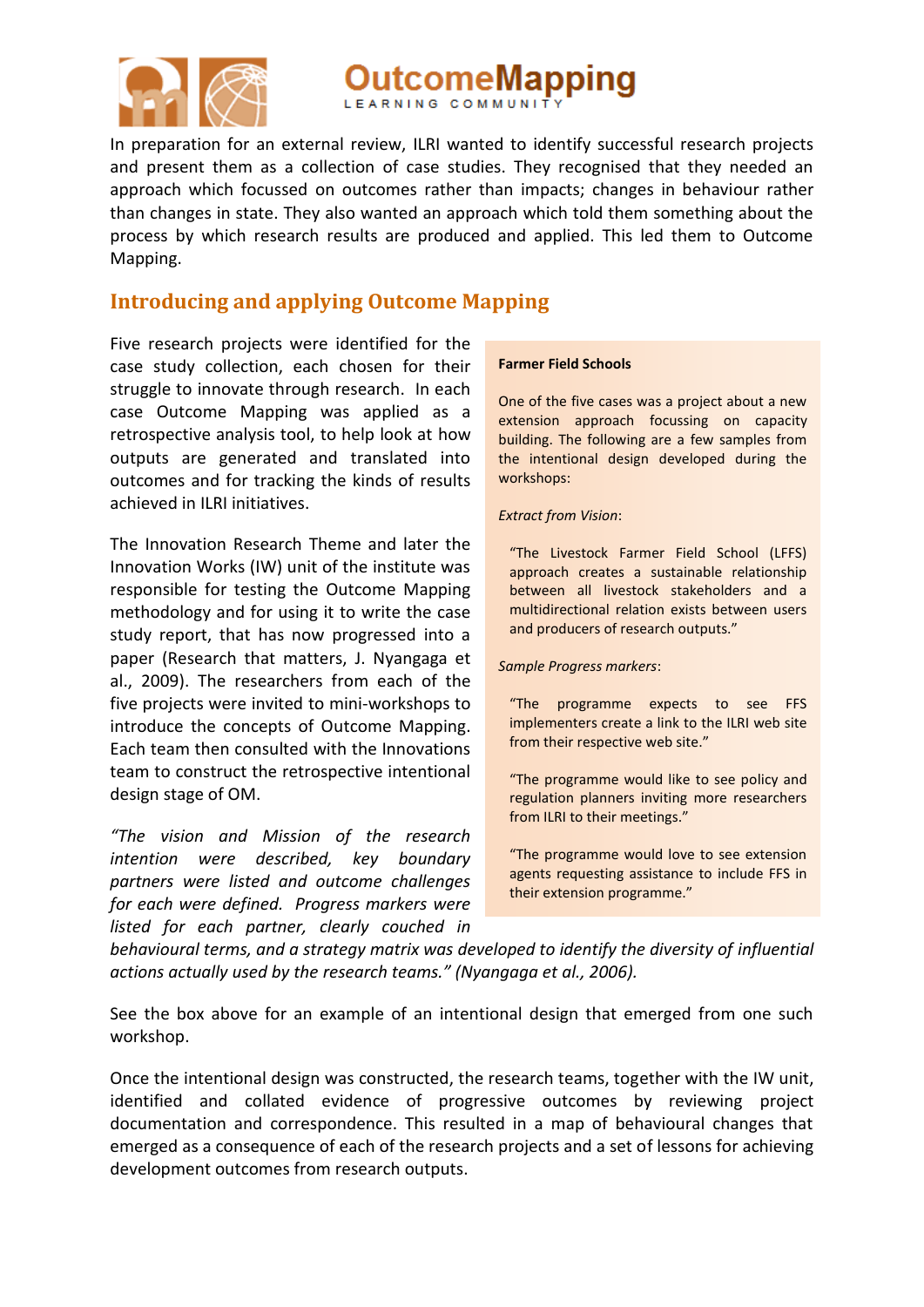



On the whole, ILRI found Outcome Mapping to be a very suitable tool for the task they had. Outcome Mapping filled a gap for them in that it allowed them to measure the research results in a qualitative way; something which the researchers generally find difficult to do. The participative approach to learning that Outcome Mapping embodies worked well at ILRI because of the way they work with many partners. Outcome Mapping helped to formalise and systematise this collaborative approach to planning, monitoring and evaluation.

One of the main hindrances was the fact that the researchers had had little or no Outcome Mapping training; this made the process of translating the project into OM terminology particularly difficult. They found that many aspects the methodology required a new way of thinking, particularly when it comes to supporting partners, identifying and monitoring indicators and impact; and the mini-workshops they held were not sufficient.

There has been a slow appreciation of the approach, the main constraint being the absence of more familiar quantitative evidence; the technically-minded tend to dismiss behaviour changes as unconvincing evidence.

In addition to the retrospective use of Outcome Mapping for the case study report, ILRI has incorporated Outcome Mapping in many of its research planning, implementation and reporting activities. The IW unit acts as advisor to research teams wanting to use Outcome Mapping and in some cases have conducted training events for the teams and their partners.

One such case where Outcome Mapping was used from the outset was a project focussed on better policy and management options for pastoral lands. In this case, Outcome Mapping was helpful in bringing the different actors together; unifying their vision, coordinating their efforts and learning together.

The experience of ILRI suggests that it is difficult to fully incorporate Outcome Mapping's collaborative approach to the planning of research projects. This is because at early stages of a research programme the final product is not clear so the researchers don't feel they can predict the resulting behaviour changes. They are also reluctant to engage with boundary partners while at the initial investigation and testing stages. In such cases, Outcome Mapping activities are reduced to identification of potential boundary and strategic partners and information sharing about possible future intentions.

## **Further information**

ILRI website: [www.ilri.org](http://www.ilri.org/)

Research that matters: Mapping outcomes to link knowledge with actions contributing to poverty reduction. To be published in a special 2009 edition of the Development in Practice Journal.

http://www.ilri.org/Link/Files/InnovationWorks/Files/ILRI\_Outcome\_Mapping\_Lessons\_IW [Discussion\\_Paper.pdf](http://www.ilri.org/Link/Files/InnovationWorks/Files/ILRI_Outcome_Mapping_Lessons_IW_Discussion_Paper.pdf)